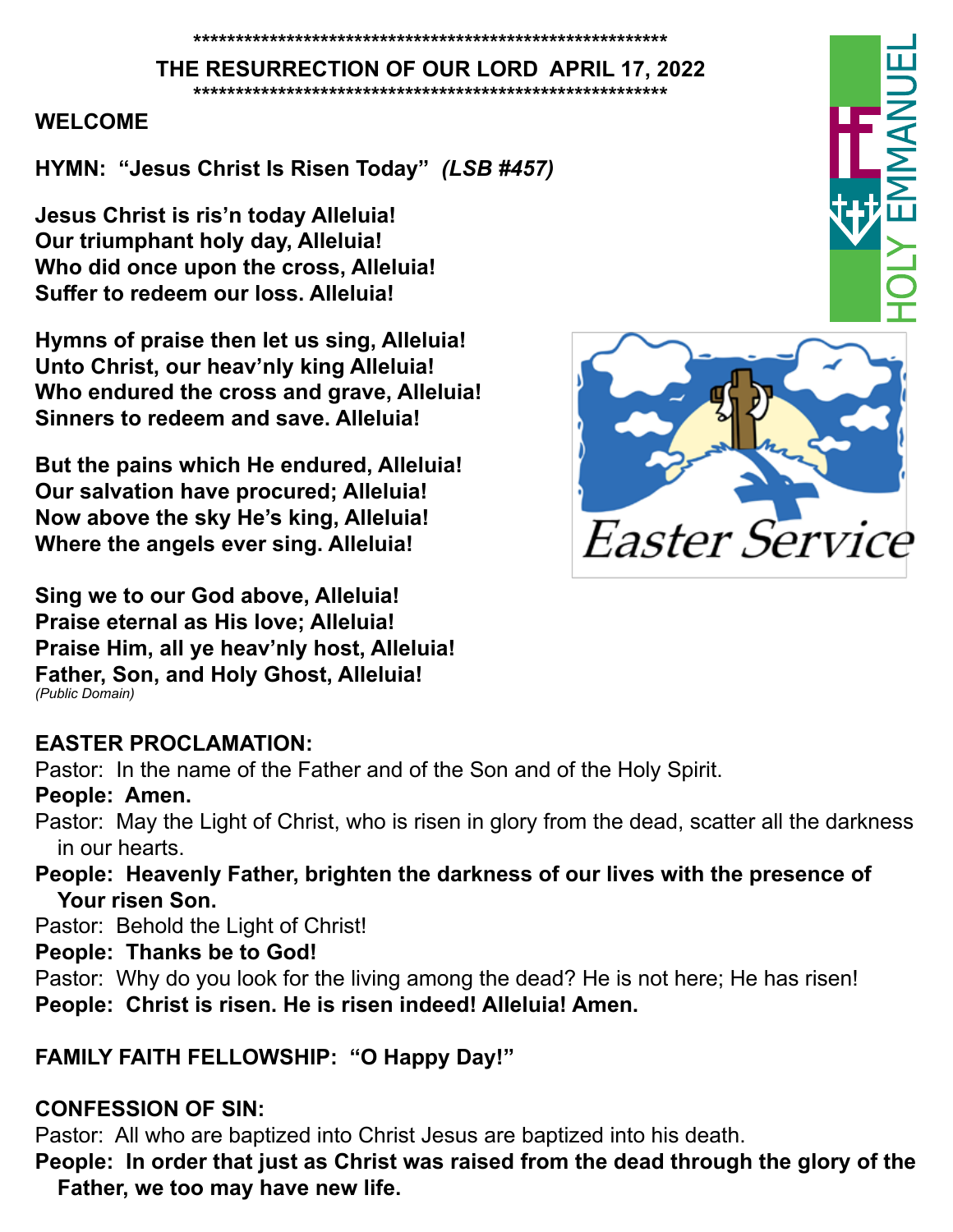Pastor: But we do not always live that new life as we should. On the evening of that first day of the week, the disciples were together, with the doors locked for fear of the Jews.

**People: Lord Jesus, we confess that at times we are filled with fear and doubt. We lack the courage to live boldly as Your people who have been raised to new life. Our fear keeps us from sharing the good news of Your resurrection with others. Helps us, and forgive our many sins. Amen.** 

## **ASSURANCE OF GRACE:**

Pastor: When the disciples were together, even though the doors were locked,

**People: Jesus came and stood among them and said, "Peace be with you!"**

Pastor: When we trust in Jesus as the Savior and receive forgiveness for our sin, we live in peace with God.

**People: May the Holy Spirit help us stop doubting and believe.**

Pastor: In Christ Jesus we have reason to rejoice!

**People: The Lord is good, and His love endures forever. His faithfulness continues through all generations!**

## **DUET: "Hallelujah for the Cross"** *(Zach & Anna VanVleet)*

## **OLD TESTAMENT READING: Exodus 15:1-11**

<sup>1</sup> Then Moses and the Israelites sang this song to the LORD: "I will sing to the LORD, for he is highly exalted. The horse and its rider he has hurled into the sea.  $2$  The LORD is my strength and my song; he has become my salvation. He is my God, and I will praise him, my father's God, and I will exalt him.  $3$  The LORD is a warrior; the LORD is his name.  $4$ Pharaoh's chariots and his army he has hurled into the sea. The best of Pharaoh's officers are drowned in the Red Sea.<sup>5</sup> The deep waters have covered them; they sank to the depths like a stone. 6 "Your right hand, O LORD, was majestic in power. Your right hand, O LORD, shattered the enemy.<sup>7</sup> In the greatness of your majesty you threw down those who opposed you. You unleashed your burning anger; it consumed them like stubble. <sup>8</sup> By the blast of your nostrils the waters piled up. The surging waters stood firm like a wall; the deep waters congealed in the heart of the sea. <sup>9</sup> "The enemy boasted, 'I will pursue, I will overtake them. I will divide the spoils; I will gorge myself on them. I will draw my sword and my hand will destroy them.<sup>' 10</sup> But you blew with your breath, and the sea covered them. They sank like lead in the mighty waters. <sup>11</sup> "Who among the gods is like you, O LORD? Who is like you— majestic in holiness, awesome in glory, working wonders?

## **EPISTLE READING: 1 Corinthians 15:1-11**

<sup>1</sup> Now, brothers, I want to remind you of the gospel I preached to you, which you received and on which you have taken your stand.  $2$  By this gospel you are saved, if you hold firmly to the word I preached to you. Otherwise, you have believed in vain. 3 For what I received I passed on to you as of first importance : that Christ died for our sins according to the Scriptures, <sup>4</sup> that he was buried, that he was raised on the third day according to the Scriptures,  $5$  and that he appeared to Peter, and then to the Twelve.  $6$  After that, he appeared to more than five hundred of the brothers at the same time, most of whom are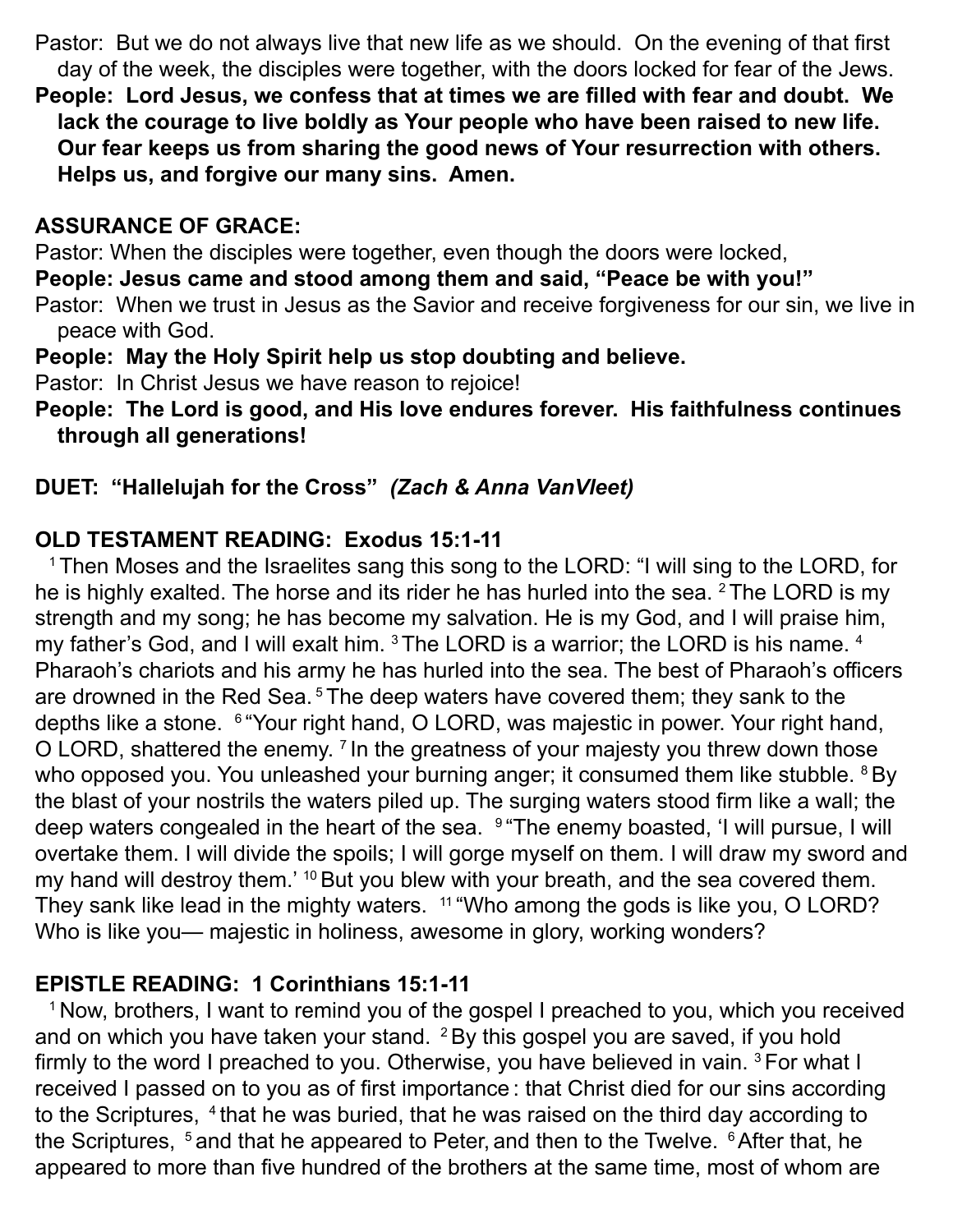still living, though some have fallen asleep. <sup>7</sup> Then he appeared to James, then to all the apostles, 8 and last of all he appeared to me also, as to one abnormally born. 9 For I am the least of the apostles and do not even deserve to be called an apostle, because I persecuted the church of God. 10 But by the grace of God I am what I am, and his grace to me was not without effect. No, I worked harder than all of them—yet not I, but the grace of God that was with me. <sup>11</sup> Whether, then, it was I or they, this is what we preach, and this is what you believed.

## **CONFESSING THE TRUTHS OF THE CHRISTIAN FAITH:**

Pastor: Why did Christ humble himself?

- **People: Jesus voluntarily humbles himself in order to redeem me, a lost and condemned person.**
- Pastor: From what has Christ redeemed you?

**People: He has redeemed me from all sins, from death, and from the power of the devil.** Pastor: How has Christ redeemed you from all sins?

- **People: He took my guilt and punishment upon himself and freed me from the slavery of sin.**
- Pastor: How has Christ rescued you from death?
- **People: Through His suffering, death, and resurrection, Christ has triumphed over death. Since He now gives me eternal life I need not fear death.**
- Pastor: How has Christ rescued you from the power of the devil?
- **People: Christ has completely conquered the devil, therefore the devil can no longer accuse me of my sins, and I can resist his temptations.**
- Pastor: With what has Christ redeemed you?
- **People: Not with gold or silver, but with His holy, precious blood and with His innocent suffering and death.**
- Pastor: What do the Scriptures teach about Christ's resurrection?
- **People: They teach that on the third day Christ victoriously rose from the grave and showed Himself alive to His disciples.**
- Pastor: Why is Christ's resurrection so important and comforting?

**People: Christ's resurrection proves that Jesus is the very Son of God; that His doctrine or teachings are the truth; that God the Father accepted Christ's sacrifice for the reconciliation of the world; and that all believers in Christ will rise to eternal life. Just as Jesus said, "I am the resurrection and the life. He who believes in me will live, even though he dies. "** *(John 11:25)*

**HYMN: "Jesus Lives! The Victory's Won"** *(LSB #490)*

**Jesus lives! The vict'ry's won! Death no longer can appall me; Jesus lives! Death's reign is done! From the grave will Christ recall me. Brighter scenes will then commence; This shall be my confidence.**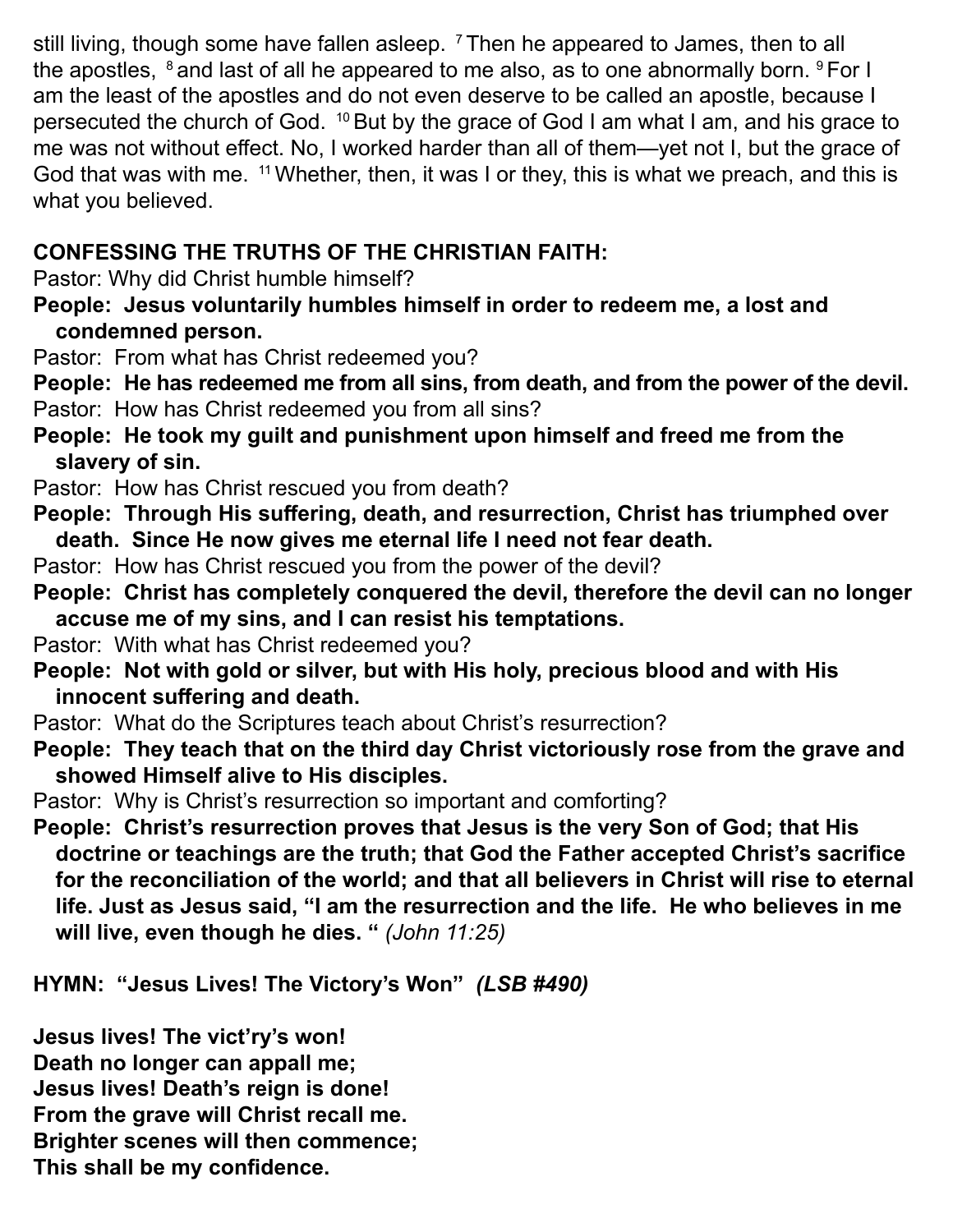**Jesus lives! For me He died, Hence will I, to Jesus living, Pure in heart and act abide, Praise to Him and glory giving. All I need God will dispense; This shall be my confidence.** 

**Jesus lives! And now is death But the gate of life immortal. This shall calm my trembling breath When I pass its gloomy portal. Faith shall cry, as fails each sense: This shall be my confidence.**  *(Public Domain)*

**SERMON: Luke 24:1-12 "No Need to Figure Things Out!"**

#### **OFFERING**

#### **PRAYERS**

#### **THE LORD'S PRAYER**

**People: Our Father who art in heaven, Hallowed be Thy name; Thy kingdom come; Thy will be done on earth as it is in heaven; Give us this day our daily bread; And forgive us our trespasses, as we forgive those who trespass against us; And lead us not into temptation; But deliver us from evil; For thine is the kingdom and the power and the glory forever and ever. Amen.** 

**WORDS OF INSTITUTION**

**HYMN: "He is Arisen! Glorious Word"** *(LSB #488)*

**He is arisen! Glorious Word! Now reconciled is God, my Lord; The gates of heav'n are open. My Jesus did triumphant die, And Satan's arrows broken lie, Destroyed hell's fiercest weapon. O hear what cheer! Christ victorious, Rising glorious, Life is giving. He was dead but now is living!** *(Public Domain)*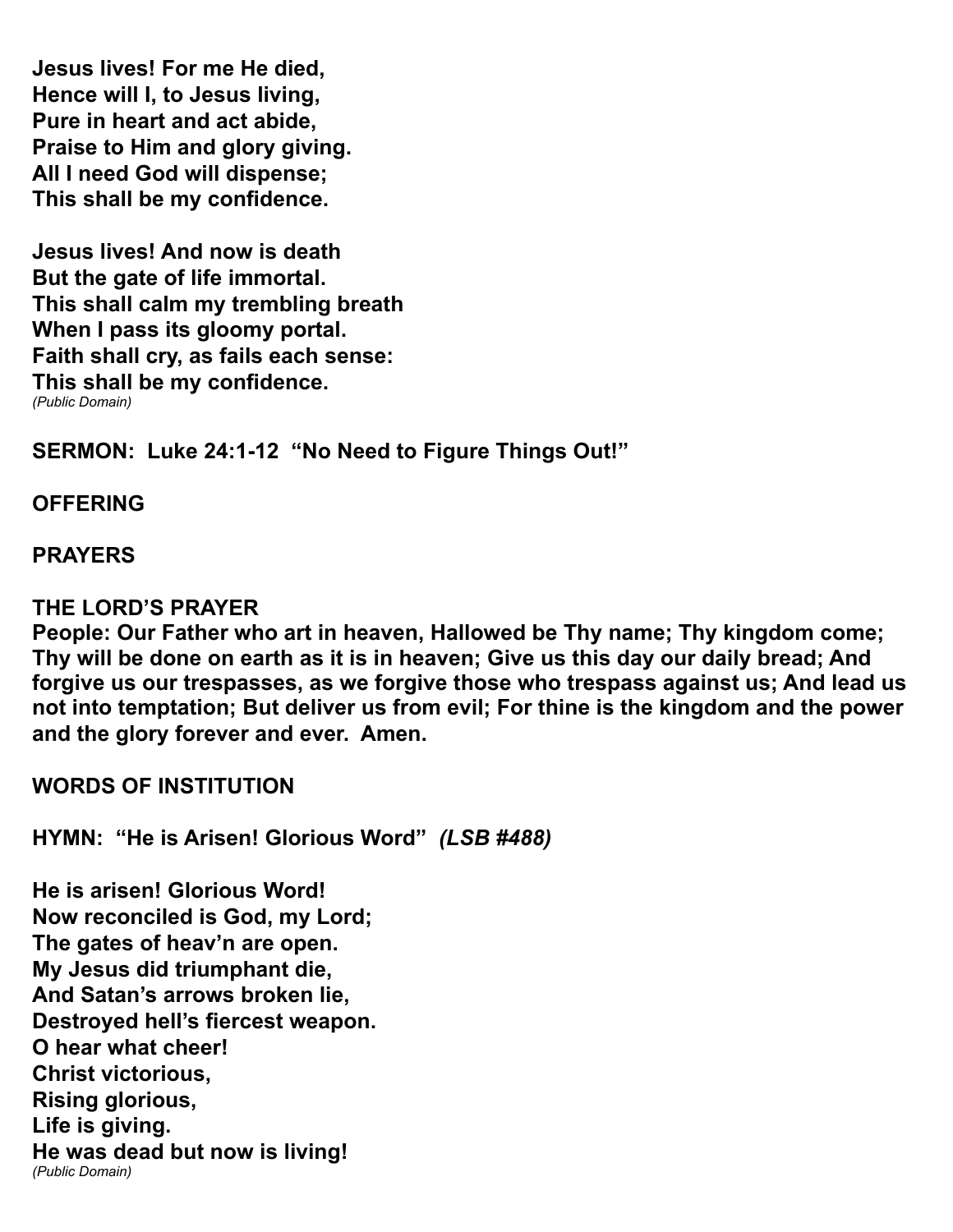IN THE SACRAMENT OF HOLY COMMUNION WE BELIEVE *our Lord Jesus Christ comes to us with His body and blood given and shed for the forgiveness of sins (Matt 26:26-28). In it we are united with him and with the whole Church. Baptized and confirmed Christians who believe, by the guidance of the Holy Spirit, that Christ's body and blood are present in the bread and wine of the Sacrament, who acknowledge their sin, set aside any refusal to forgive (Matt 6:15), are sorry, repent (Mark 1:15) and look to Christ alone for forgiveness and strength to live the new life, are welcome to eat and drink at the Lord's table in remembrance of Him. (1 Cor 11:25-25) If you have any questions, please speak to the Pastor or a Lay Minister before communing.*

## **DISTRIBUTION OF THE LORD'S SUPPER**

**DISTRIBUTION HYMN: "Just As I Am, without One Plea"** *(LSB #570)*

**Just as I am, without one plea But that Thy blood was shed for me And that Thou bidd'st me come to Thee O Lamb of God, I come, I come.**

**Just as I am and waiting not To rid my soul of one dark blot, To Thee, whose blood can cleanse each spot, O Lamb of God, I come, I come.**

**Just as I am, though tossed about With many a conflict, many a doubt, Fightings and fears within, without, O Lamb of God, I come, I come.**

**Just as I am, poor, wretched, blind; Sight, riches, healing of the mind, Yea, all I need, in Thee to find, O Lamb of God, I come, I come.**

**Just as I am, Thou wilt receive, Wilt welcome, pardon, cleanse, relieve; Because Thy promise I believe, O Lamb of God, I come, I come.**

**Just as I am; Thy love unknown Has broken ev'ry barrier down; Now to be Thine, yea, Thine alone, O Lamb of God, I come, I come.** *(Public Domain)*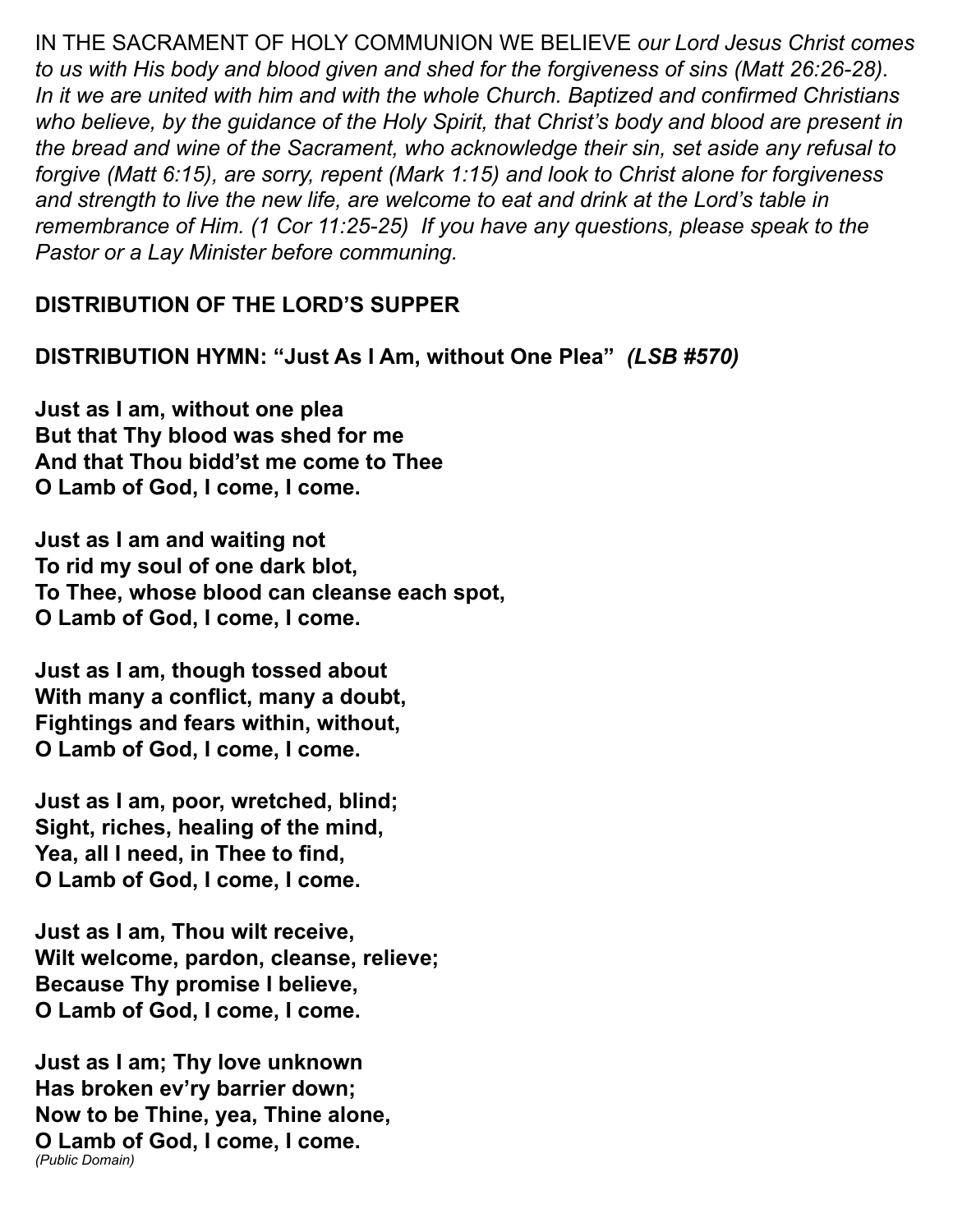#### **BLESSING:**

Pastor: Christ is risen from the dead.

**People: Christ is risen indeed! Alleluia!**

Pastor: May God the Holy Spirit go before you to guide you through His life giving Word. **People: May His arms be beneath us to lift us up.**

- Pastor: May the arms of our Savior be around you to protect you, and above you to bless you and stir your hearts to praise.
- **People: Blessed be the Father, Son, and Holy Spirit! We rise to live new lives in Christ while we wait to inherit eternal life.**

Pastor: As redeemed people of the Lamb we shout,

**People: "Christ is risen! Alleluia! In Him we are given reason to sing and be filled with joy forever and ever! Amen.** 

**SONG: "All Heaven Declares" (Noel & Tricia Richards)**

**All heav'n declares, the glory of the risen Lord. Who can compare, with the beauty of the Lord? Forever he will be, the Lamb upon the throne. I gladly bow the knee, and worship Him alone.**

**I will proclaim, the glory of the risen Lord, Who once was slain, to reconcile man to God. Forever You will be, the Lamb upon the throne. I gladly bow the knee, and worship You alone.** *(C.1987 Kingsway's Thankyou Music Used by permission CCLI #522460)*



# TUESDAY MAY 3, 2022 5 PM – 9 PM Tuesday Night Summer Rods Cruiz ' on 104th Street

Enjoy a family friendly outdoor evening with classic cars, friends, activities, music, food and beverages. Enjoy the classic cars and concessions fundraiser proceeds support Open Arms Christian Early childhood Center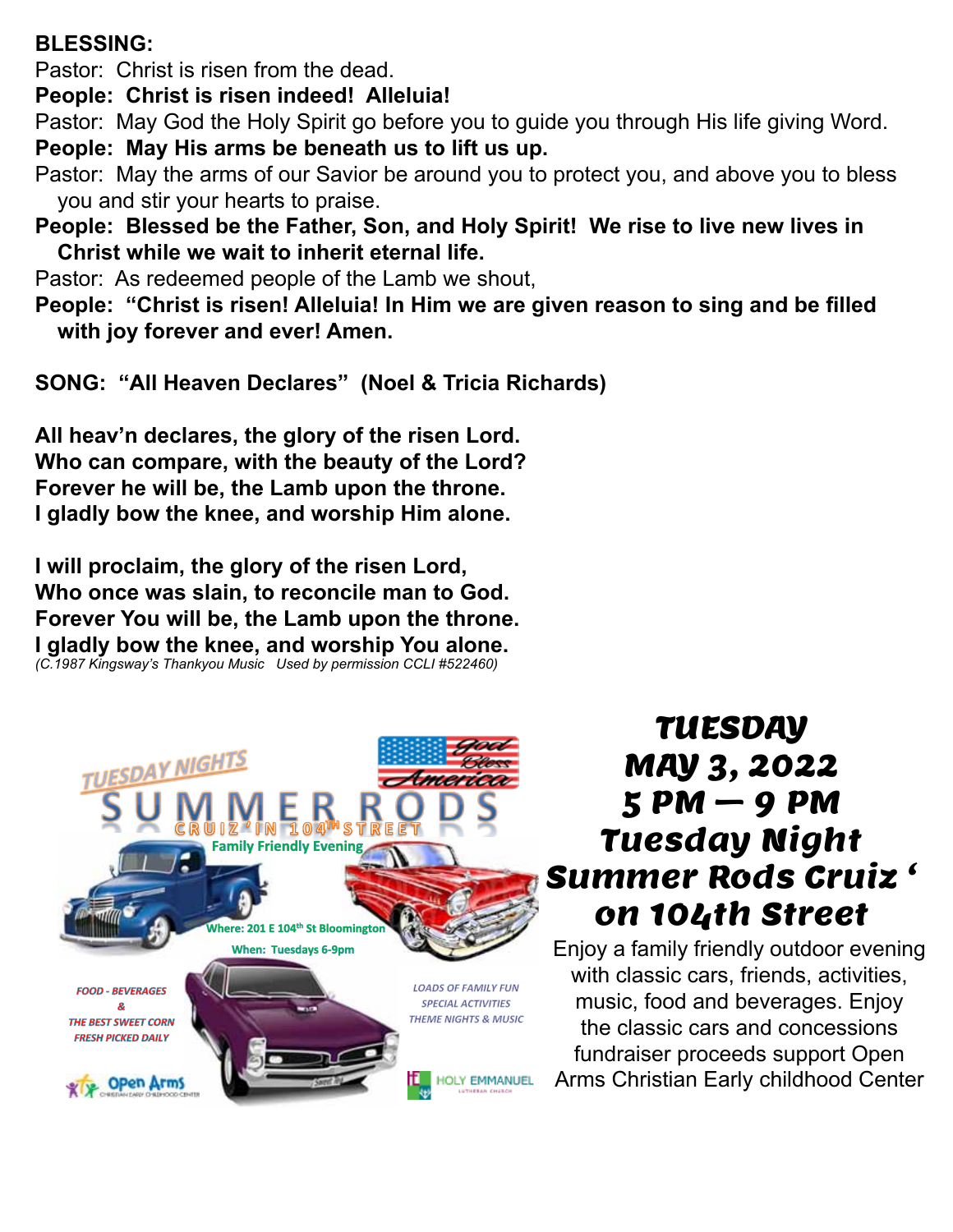

| Given By:                            | In Honor Of:                        | In Memory Of:                                        |
|--------------------------------------|-------------------------------------|------------------------------------------------------|
| The Affeldt Family                   |                                     | Parents & Grandparents who have passed               |
|                                      |                                     | Parents Andrew Jr. & Elaine, Other Loved Ones        |
| Anita & Janet Bakalar<br>Lisa Bauman |                                     | Wife & Mother Marion                                 |
|                                      |                                     |                                                      |
|                                      |                                     | Son & Brother Paul                                   |
| <b>John &amp; Sandy Carlson</b>      |                                     | Wally & Mabel Darula - John, Doris & David Carlson   |
| <b>Gayle Cedergren</b>               |                                     | <b>Sainted Loved Ones</b>                            |
| <b>Bob &amp; Ella Chellew</b>        |                                     | <b>Loved Ones</b>                                    |
| The Darling Family                   |                                     | <b>Great Aunt Anne Igoe</b>                          |
| Dee Dolny                            |                                     | Husband Ray & Daughter Diana                         |
| Vern & Sally Endresen                |                                     | <b>Our Loved Ones</b>                                |
| <b>Lester &amp; Carole Frey</b>      |                                     | Mr & Mrs Leonard Lipovsky & Hilbert Frey             |
| Christina Krentz                     |                                     |                                                      |
| Randy & Cindy Marko                  |                                     | Parents, Don & Sue Hanson, Rudy & Lydia Marko        |
| <b>Barbara Morison</b>               | <b>My Loving Family</b>             | My Dear Departed Family                              |
| The Prayer Team                      |                                     | Paula Cherveny (Long Time Member)                    |
| Scott & Denise Ramsdale              |                                     | <b>Mary Ellen Larson</b>                             |
| Dawn & Randy Regan                   |                                     | Nancy Reich & Paula Cherveny                         |
| <b>Ron Reich</b>                     |                                     | <b>Nancy Reich</b>                                   |
| <b>Chuck &amp; Pat Squires</b>       |                                     | Parents, Palmer & Mary Mickelson & Ione Tobias       |
|                                      |                                     | Our Dear Friend Nancy Reich                          |
| Dick & Sandy St Martin               |                                     | Parents, Brothers & Sisters &                        |
|                                      |                                     | <b>Great Grandson Madden Oliver</b>                  |
| The Thiel Family                     |                                     | <b>Family Members That Have Passed</b>               |
| The Wiech's                          | Delores Seitz,                      | Donald Seitz, Mike Seitz, Donnie Seitz, Lynda Filip, |
|                                      | Pauline Wiech, Patricia Gray        | Paul & Carol Stauner, Lenny & Frieda Wiech           |
|                                      |                                     | <b>Husband Dale</b>                                  |
| <b>Shirley Wold</b>                  | <b>Grandsons Kyle &amp; Jeffrey</b> | <b>Our Loved Ones</b>                                |
| David & Dorothy Yurik                |                                     |                                                      |



**Thank you to my Holy Emmanuel Family for the Easter Basket & Flowers. It is nice to be remembered at this time of year. Vera Marko**



**Adult Bible Class: Meets on Sundays at 8:30am-9:15am. Also meets on Tuesdays at 11am-noon. Also meets on Tuesdays at 11am-noon.** Location: Church fellowship hall. **Adult Bible Class: Meets on Sundays at 8:30am-9:15am. Adult Bible Class: Meets on Tuesuays at Fiam-Noon.**<br>Leoction - Church followskin hell **ALUSTRATION Meets on Sundays at 8:30am-9:15am.** 

Topic: Both classes are the same. We are studying the book of Ester

Voters Meeting April 24th following the worship service.